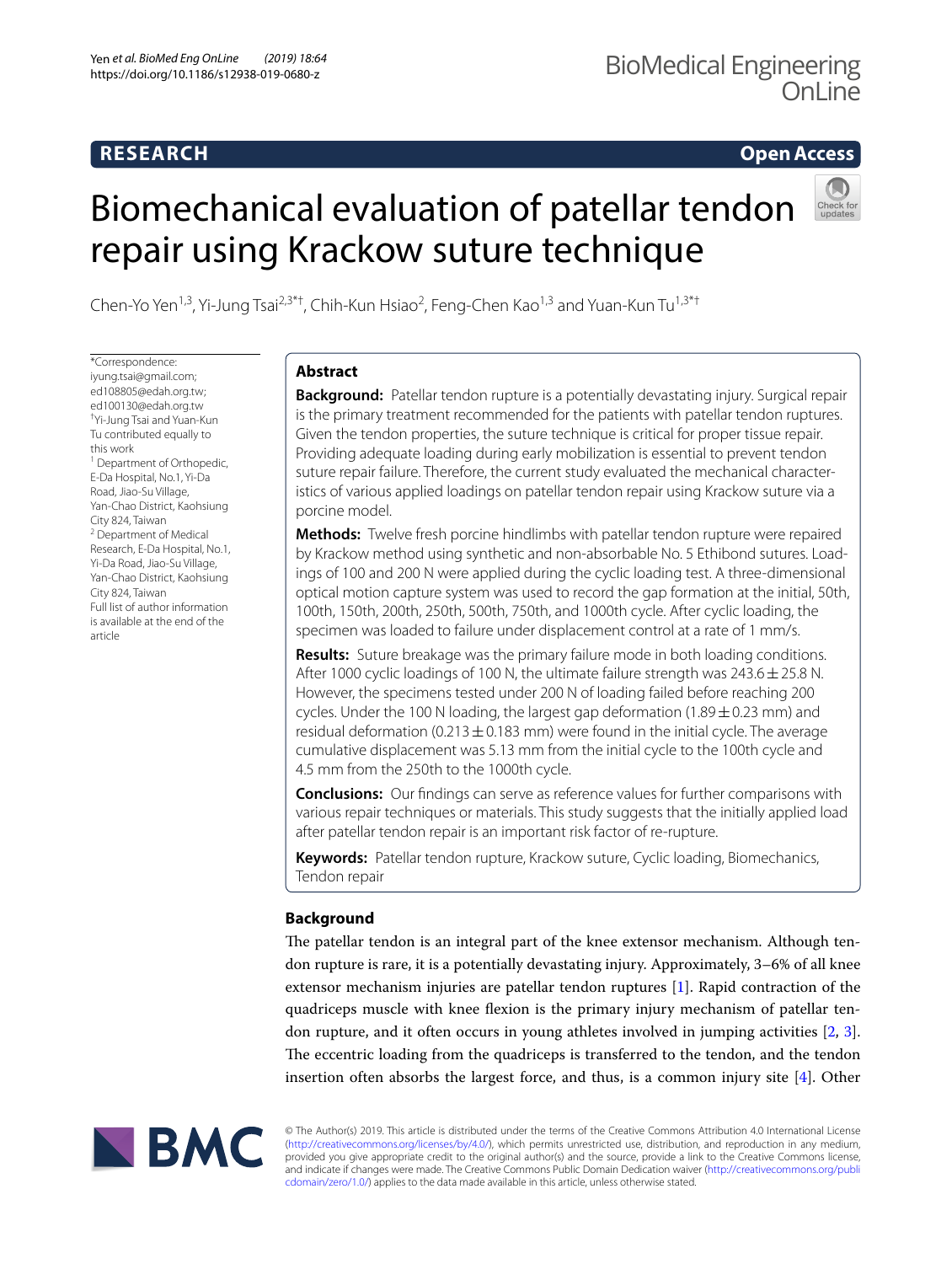medical problems, such as reduced blood supply, long-term steroid injections, chronic renal disease, or diabetes are risk factors of patellar tendon ruptures. Patients with an age of>40 years often experience indirect traumas caused by these systemic problems or the administered medications [\[4](#page-7-3), [5\]](#page-7-4).

Surgical repair is the primary treatment recommended for patients with patellar tendon ruptures. Given the tendon properties, the suture technique is critical for proper tissue repair [[6](#page-7-5), [7](#page-7-6)]. However, re-rupture rates ranging from 2 to 50% have been reported [[8\]](#page-7-7). Various suture fxation options have been reported to provide adequate suture strength to prevent large gap formation and tissue rupture. The transosseous method with or without cerelage wire for augmentation, Krackow suture, and Bunnell and modified Mason–Allen methods have been used for patellar tendon repair  $[9-11]$  $[9-11]$  $[9-11]$ . The Krackow method, which is commonly used, has been reported as a locking suture for the fxation of soft tissues, such as ligaments, tendons, or capsular to bone [\[12\]](#page-7-10). In the standard repair procedure, two to four transpatellar tunnels are drilled through the patella, and then, the sutures attached to the ruptured tendon can pass though the holes.

Previous studies have reported on the mechanical characteristics of several suture methods  $[11, 13-15]$  $[11, 13-15]$  $[11, 13-15]$  $[11, 13-15]$ . The parameters of deformation during cyclic loading and ultimate failure loading are often represented as the biomechanical characteristics of tendon repair. Cyclic loading can simulate functional activities after surgery, and ultimate failure loading can simulate a huge loading event. Krackow et al. reported that loading to failure occurred with approximately 450 N of loading in two rows of Krackow sutures with No. 5 Ethibond sutures [\[11](#page-7-9)]. Another study evaluated the standard transpatellar repair technique using the Krackow stitch without augmentation, and the results showed that the displacement after 250 cycles was 11 mm, which was defned as a tendon repair failure [[13\]](#page-7-11). To prevent adhesions and promote performance, post-operative rehabilitation is essential. The long-term follow-up after patellar tendon surgery showed that an early rehabilitation protocol demonstrated good results [\[16](#page-7-13), [17\]](#page-7-14). Consequently, adequate loading during early mobilization is critical in avoiding tendon repair failure. Therefore, this study aimed to investigate the mechanical characteristics of various applied loadings in patellar tendon repair with Krackow sutures via a porcine model.

# **Methods**

Twelve fresh porcine hindlimbs were used as the sutured model in the current study; ethical approval was not required. An experienced orthopedic surgeon performed the tendon repair on each specimen. Before the surgery, the soft tissue of each specimen was dissected, and the femur was removed. The rupture was created by the tendon transection that was 3 mm from the edge of the distal pole of the patella. The Krackow method was used with synthetic and non-absorbable No. 5 Ethibond sutures. The suture passed through two longitudinal drill holes in the patella and was tied to the superior pole of the patella to close the tendon rupture gap. Thereafter, a configuration of three single loops was tied to enhance the strength (Fig. [1\)](#page-2-0). Saline solution was used to keep the porcine tendons moist throughout the entire surgical procedure and biomechanical testing.

All the specimens were randomized into two groups with loading levels of 100 and 200 N, respectively. The patella and proximal tibia of each specimen were respectively embedded in two stainless steel cylinders using dental high-strength cement and then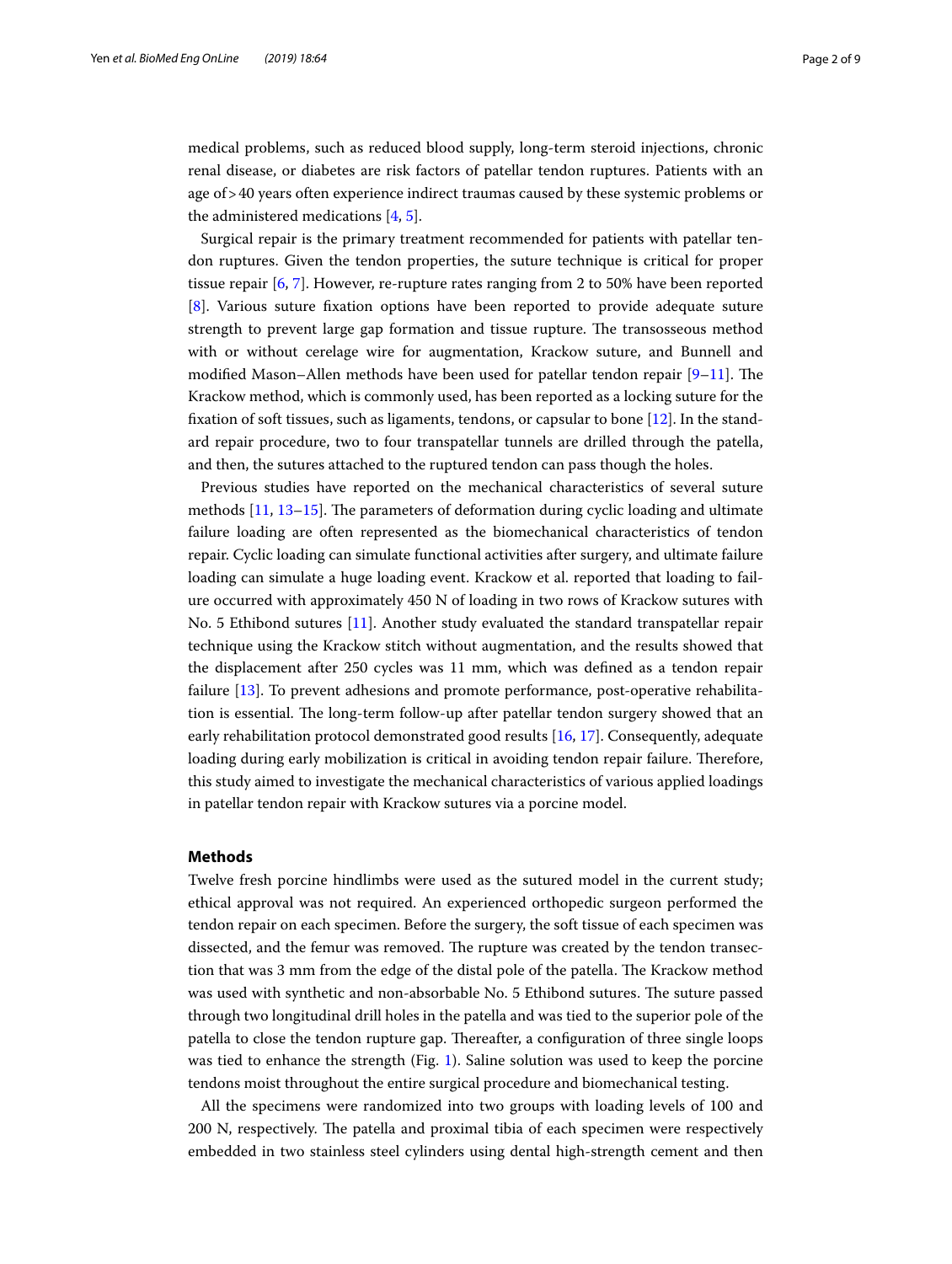

<span id="page-2-0"></span>installed on the electromechanic testing machine (Instron E3000, USA) for cyclic loading.

LED markers were attached to the patella and tibia to measure the displacement of the tendon. A three-dimensional optical motion capture system (VZ4000, Phoenix Technologies Inc., Canada) was used to collect the relative displacement of the patella and tibia to calculate the displacement of the patellar tendon during cyclic loading testing. The sampling rate of the motion capture system was set at 60 Hz.

The tendon was pretensioned to 20 N within 10 s. Then, the tendons were loaded for  $1000$ cycles between  $20-120$  N and  $20-220$  N at a rate of 1 Hz with sine waves. The gap formations at the initial, 50th, 100th, 150th, 200th, 250th, 500th, 750th, and 1000th cycle were calculated.

After the cycling, each specimen was quasistatically loaded up to failure at a rate of 1 mm/s. Load-to-failure data and the mode of failure were recorded during each experiment. Failure was defned as the maximum force during the test, denoted by a sharp decrease in the loading force, or if the load created a cumulative deformation of 40 mm as observed in the load–displacement curve. Failure mode was defned as rupture of the suture, suture loosening, or fracture of the tendon/bone interface.

# **Results**

In the 100 N cyclic testing, two specimens experienced failure during the cyclic loading test and four specimens completed the entire testing procedure. However, the specimens in the 200 N cyclic testing all experienced failure before 200 cycles (Table [1\)](#page-3-0). Suture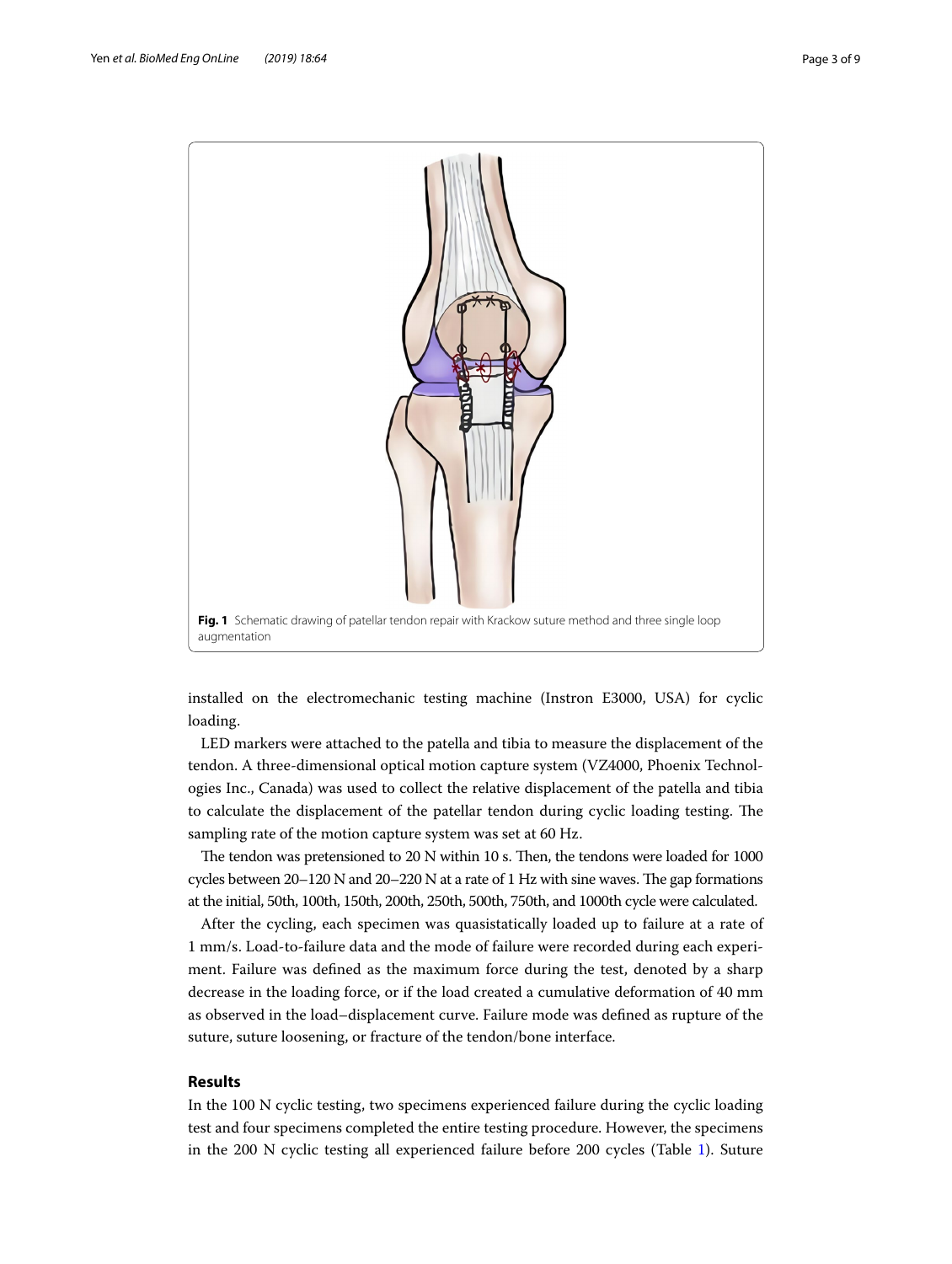| Loading         | <b>Cyclic loading test</b>                  |                                              |                                                          | Load-to-failure test      |
|-----------------|---------------------------------------------|----------------------------------------------|----------------------------------------------------------|---------------------------|
|                 | No. of failures<br>during cyclic<br>loading | Failure mode/cycle no.                       |                                                          | Ultimate strength $(N)^a$ |
| $100 N (n=6)$ 2 |                                             |                                              | Suture breakage $(n=2)$ 50th-100th cycle $(n=2)$         | $243.6 \pm 25.8$          |
| $200 N (n=6)$ 6 |                                             | Suture breakage $(n=6)$ < 10th cycle $(n=2)$ | 10th-50th cycle $(n=1)$<br>150th-200th cycle ( $n = 3$ ) | NА                        |

<span id="page-3-0"></span>**Table 1 Results of the cyclic loading test with 100 N and 200 N loading**

 $\overline{a}$  Mean  $\pm$  standard deviation of four specimens

breakage was the primary failure mode during cyclic testing in both loading conditions. After 1000 cycles of loading at 100 N, the ultimate failure strength was  $243.6 \pm 25.8$  N.

Table [2](#page-4-0) lists the average gap deformation and residual deformation at specifc cycles. For 100 N, the largest gap deformation and residual deformation were found during the initial cycle. Figure [2](#page-5-0) displays the cumulative displacements at the initial, 50th, 100th, 150th, 200th, 250th, 500th, 750th, and 1000th cycle under 100 N and 200 N (from the initial to 150th cycle). The average cumulative displacement from the initial cycle to the 100th cycle was 5.13 and 11.65 mm under 100 and 200 N, respectively. In addition, the cumulative displacement from the 250th to the 1000th cycle was approximately 4.5 mm, which was less than the value before the 250th cycle.

## **Discussion**

The current study discusses the mechanical characteristics of various cyclic loading conditions in a porcine model of patellar tendon suture repair. Cyclic loading tests have been used to represent the regular movements or rehabilitation activities after tendon repair  $[1, 9, 13, 14]$  $[1, 9, 13, 14]$  $[1, 9, 13, 14]$  $[1, 9, 13, 14]$  $[1, 9, 13, 14]$  $[1, 9, 13, 14]$  $[1, 9, 13, 14]$  $[1, 9, 13, 14]$ . The parameters of average gap deformation, residual deformation, and cumulative displacement were used to describe the suture results. The gap deformation at a specifc cycle represents the suture stability, whereas the residual deformation illustrates the suture loosening in a non-loading condition. The cumulative displacement represents the total loosening of the suture technique, which could be used to compare various repair techniques. In addition, most studies have applied loading under 250 cycles and only reported total elongation length. The elongation and deformation at specifc cyclic conditions should be reported because these data could provide reference values and assist in understanding the properties of suture technique, which ultimately will help the surgeons or therapists to set post-operative rehabilitation programs.

During the cyclic loading test, the knot slippage, deformation of the suture, viscoelasticity property, and elastic response of the tendon may contribute to the displacements. Although the deformation at initial cycle was<5 mm (clinical failure) in our study, the largest gap deformation and residual deformation were found at the initial loading. Early mobilization and rehabilitation following tendon repair have been emphasized [[16](#page-7-13)[–18](#page-7-16)]. An adequate loading during rehabilitation and stronger repair are important to prevent re-rupture or adhesion of the tendon. Previous studies have reported that clinical failure would easily appear (average about 12 loading cycles), and subsequently lead to a lag in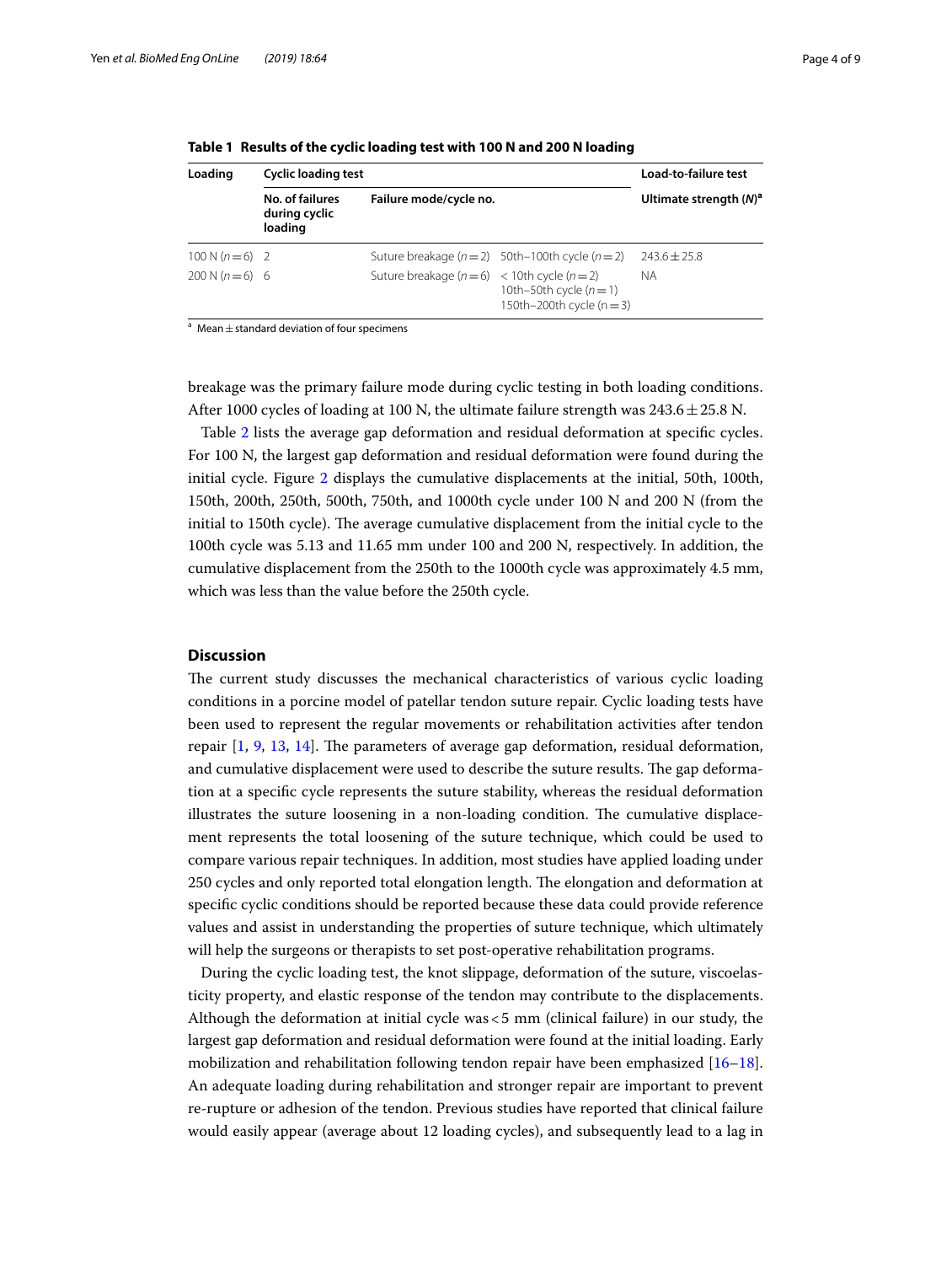|                    | Table 2 Gap deformation and residual deformation at specific cycles |                   |                   |                   |                   |                   |                   |                   |                 |
|--------------------|---------------------------------------------------------------------|-------------------|-------------------|-------------------|-------------------|-------------------|-------------------|-------------------|-----------------|
|                    | lnitial                                                             | នី                | 100th             | 15 <sub>0th</sub> | 200 <sub>th</sub> | 250th             | 500th             | 750th             | 1000th          |
|                    | Gap deformation (mm)                                                |                   |                   |                   |                   |                   |                   |                   |                 |
| 100 N <sup>a</sup> | $1.89 \pm 0.23$                                                     | $1.65 \pm 0.17$   | $64 \pm 0.23$     | $1.61 \pm 0.25$   | $1.57 \pm 0.23$   | $1.56 \pm 0.22$   | $1.50 \pm 0.20$   | $1.50 \pm 0.22$   | $1.50 \pm 0.24$ |
| 200 N <sup>b</sup> | $3.45 \pm 0.36$                                                     | $3.96 \pm 0.71$   | $24 \pm 0.48$     | $4.47 \pm 0.74$   |                   |                   |                   |                   |                 |
|                    | Residual deformation (mm)                                           |                   |                   |                   |                   |                   |                   |                   |                 |
| 100N <sup>a</sup>  | $0.213 \pm 0.183$                                                   | $0.066 \pm 0.107$ | $0.017 + 0.006$   | $0.013 + 0.008$   | $0.004 \pm 0.004$ | $0.007 \pm 0.006$ | $0.007 \pm 0.004$ | $0.005 \pm 0.004$ | $0.011 + 0.008$ |
| 200N <sup>b</sup>  | $0.228 \pm 0.045$                                                   | $0.080 \pm 0.040$ | $0.085 \pm 0.027$ | $0.042 \pm 0.028$ |                   |                   |                   |                   | I               |
|                    | Data collected from four specimens                                  |                   |                   |                   |                   |                   |                   |                   |                 |
|                    | Data collected from three specimens                                 |                   |                   |                   |                   |                   |                   |                   |                 |

<span id="page-4-0"></span>

| l    |
|------|
|      |
|      |
|      |
|      |
|      |
|      |
|      |
|      |
|      |
|      |
|      |
|      |
|      |
|      |
|      |
| ֚֚֚֬ |
|      |
| l    |
|      |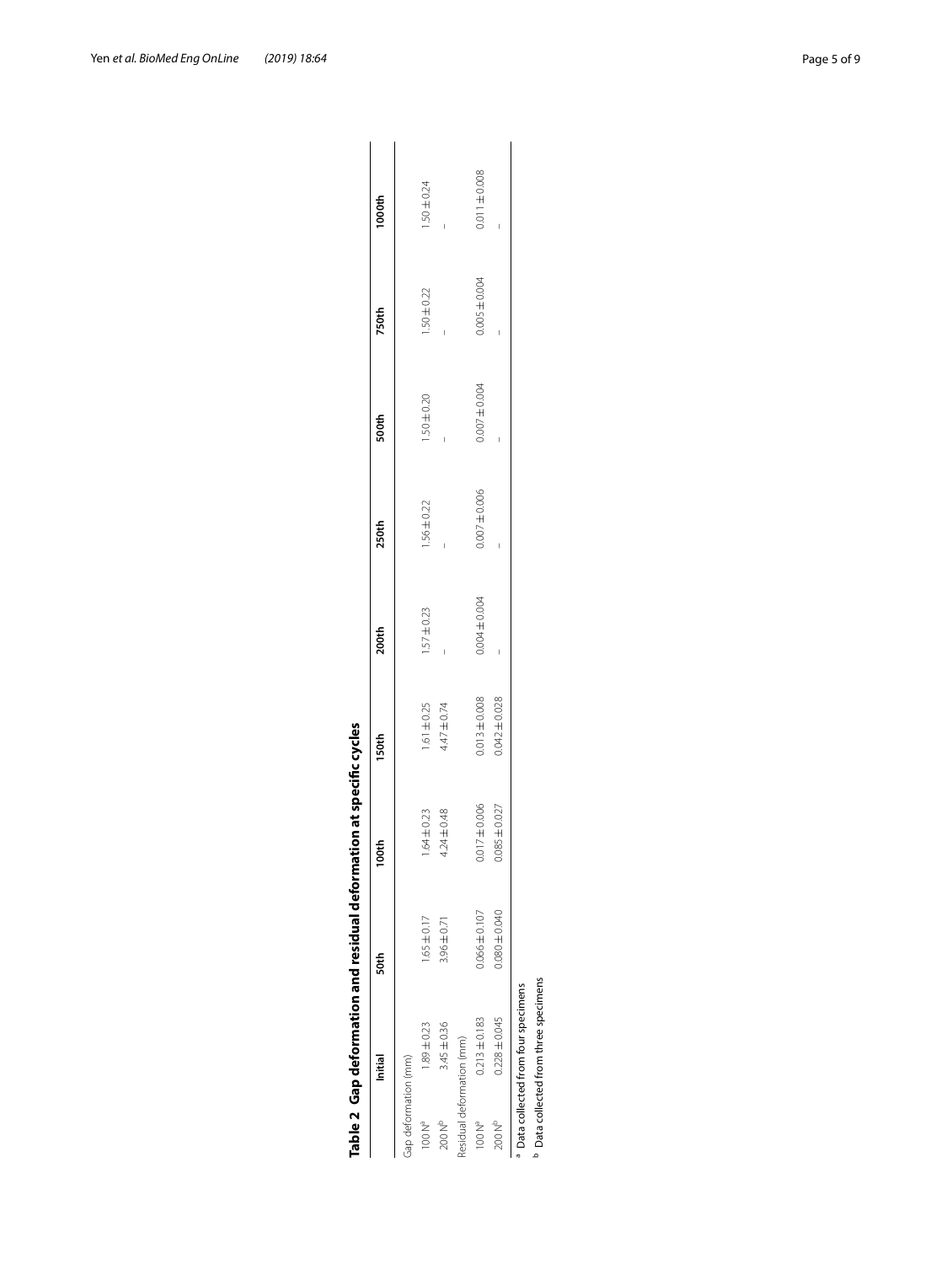

<span id="page-5-0"></span>knee extensor mechanism repair with suture alone  $[1, 13]$  $[1, 13]$  $[1, 13]$ . The tendon repair with augmentation could provide stronger stability to lower the risk of re-rupture and assist the acceleration of rehabilitation program.

Schliemann et al. designed a load-to-failure test and cyclic loading ramp (60 N, 120 N, 180 N, and 240 N) protocol in a porcine model to compare the biomechanical properties of the patellar tendon repair with augmentation [\[1\]](#page-7-0). Four diferent loads were applied for 300 cycles, and a total of 1200 cycles were completed in cyclic testing. The maximum loads reported in load-to-failure testing were approximately 538 N, 445 N, and 344 N for tendon repair with cable wire, polydioxanone suture, and suture anchor, respectively. The total elongation after 1200 cyclic loading was 13.85, 15.40, and 20.09 mm for cable wire, polydioxanone suture, and suture anchor repair, respectively. Although tendon repair with augmentation can tolerate larger loading than Krackow sutures alone at initial cycle loading, applying larger loadings (180 N and 240 N) at the later phase (600th– 1200th cycle) still leading to a tendon repair failure. The other study used a bovine model to compare the properties of three repair methods, including #5 Ethibond tendon repair plus wire, #5 FiberWire repair plus augmentation, and #5 Ethibond repair plus #5 FiberWire augmentation [[19\]](#page-8-0). At the static pullout test, the average load at 5 mm gap formation ranged from 115.6 to 91.2 lb, which supports the advantage of augmentation. McKeon et al. compared several confgurations of the Krackow stitch in the Achilles tendons of porcines, and no statistical diferences were found among two, four, or six locking loops  $[20]$  $[20]$ . The mechanical strength of the Krackow suture reported in another study indicated that two single rows of Krackow No. 5 Ethibond sutures showed greater failure strength than the No. 2 Mersiline Bunnell stitch [[11](#page-7-9)]. In addition, the loop confgurations of Ethibond sutures have been used in the fxation of patellar fracture. Harrell et al. designed an in vitro study to compare the properties of 18-gauge stainless steel wire, Mersilene and Ethibond, with multiple loops  $[21]$  $[21]$ . The findings of their study indicated that the yield strength of multiple No. 5 Ethibond sutures was similar to the strength of 18-gauge stainless steel wire. The results may also support the multiple sutures used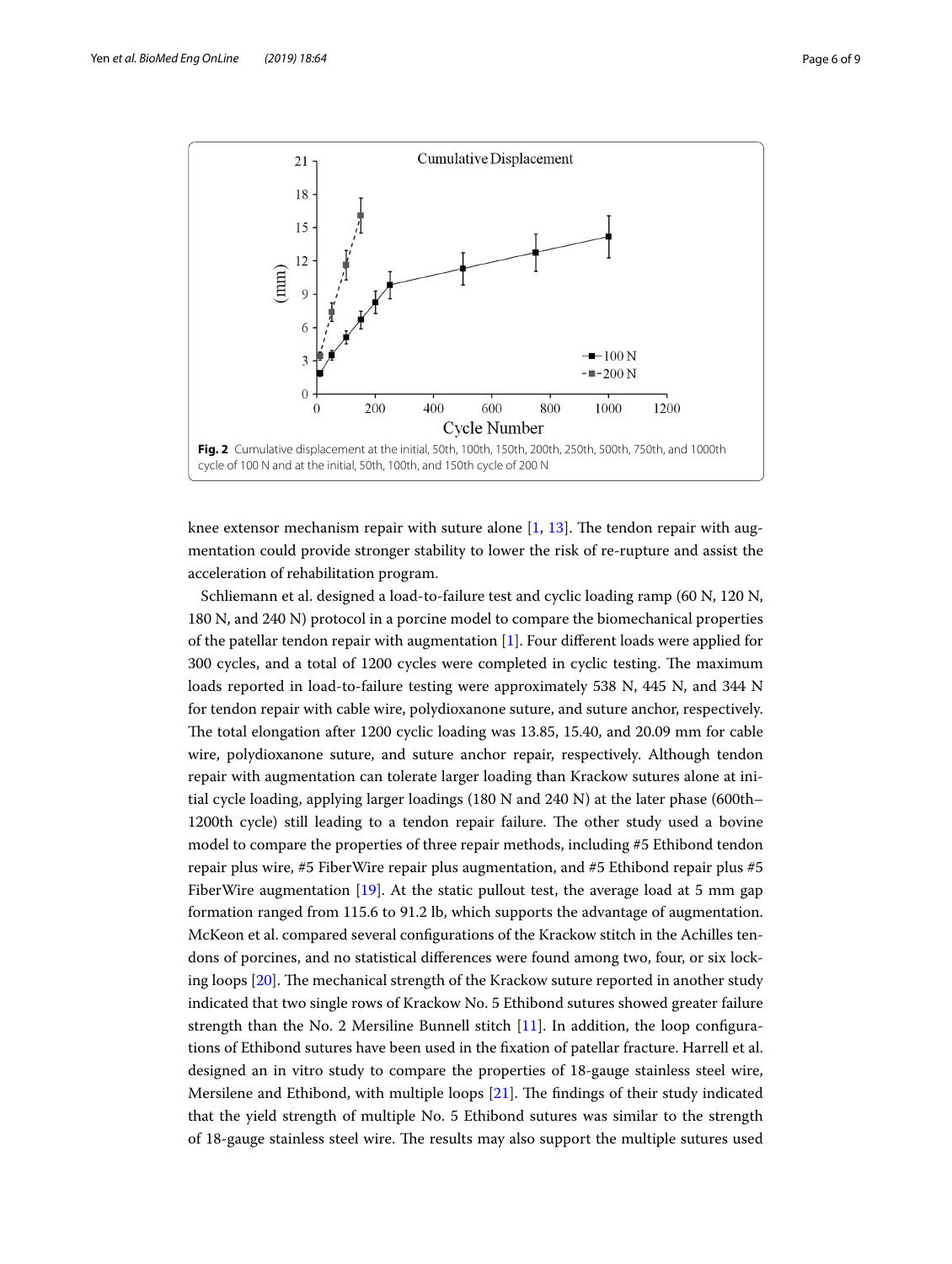in the current study, which could provide better tension in tendon repair. Furthermore, better suture stability may improve the stability of patella, which would prevent the anterior knee pain [\[22](#page-8-3)].

Ravalin et al. compared the gap formation after 250 cycles among standard suture repair, suture augmentation, and cable augmentation in a cadaver model [[13](#page-7-11)]. Standard suture repair showed the largest displacement (7.3 mm), whereas suture augmentation and cable augmentation displayed displacements of 4.9 and 3.5 mm, respectively. Another study used the transpatellar method with No. 5 Ethibond sutures and found gap displacements of 3.4, 5.5, 7.3, and 8.5 mm after 1, 10, 100, and 250 cycles, respectively [[9\]](#page-7-8). The cyclic loading tests in both studies simulated the knee movement between  $90^{\circ}$  of knee flexion and full extension. The loading applied to the tendon with pulley system is different from the bone-tendon-bone animal model. The movement range of the porcine hindlimb is less than that in humans, and the experimental setup in the current study could not represent the actual injury mechanism, which is a limitation of our study.

In the post-operative rehabilitation protocol, isometric exercise, hip muscle strengthening, and passive knee fexion are recommended at the frst stage, followed by a gentle active range of motion exercise in the prone position  $[16, 17]$  $[16, 17]$  $[16, 17]$ . The average loading during active knee fexion in the prone position is about 70 N, which is less than the loading we used in our study. It would not easily cause re-rupture and could prevent the joint adhesion. However, although the patient could receive early rehabilitation programs and start the range of motion exercise in the prone position, knee fexion in weight-bearing condition should be performed after 6–8 weeks. In our study, all samples that received cyclic loading of 200 N weight failed before 200 cycles, which indicates that weight-bearing exercise, such as slight knee bending, performing during the late phase is recommended to prevent tendon repair failure.

Animal model has been used to investigate the biomechanical performance of knee joint [\[23,](#page-8-4) [24](#page-8-5)]. Although the porcine model we designed could not refect natural knee movement, specimens from human donors face limitations due to the age of the donor. The donors are usually older than patients who suffer patellar tendon rupture. Furthermore, medications such as steroids or degeneration, which both afect the properties of the patellar tendon, cannot be excluded. Therefore, the porcine model is acceptable in many biomechanical studies. Moreover, the infuence of tissue healing after the operation should be considered. In in vivo conditions, the soft tissue may share the loading, and the fxation material or suture may be decreased.

## **Conclusion**

Our fndings can serve as reference values for further comparisons in various repair techniques or materials. Tis study suggests that the initially applied loads after patellar tendon repair are an important risk factor of re-rupture. More time should be given to the patients before starting the bending exercise under weight-bearing condition to lower the risk of tendon re-rupture.

#### **Acknowledgements**

This study was supported by a Grant from the E-Da Hospital (EDAHP-105051). The authors thank Yi-Ching Chen and Wen-Ting Lin for their help in data collection.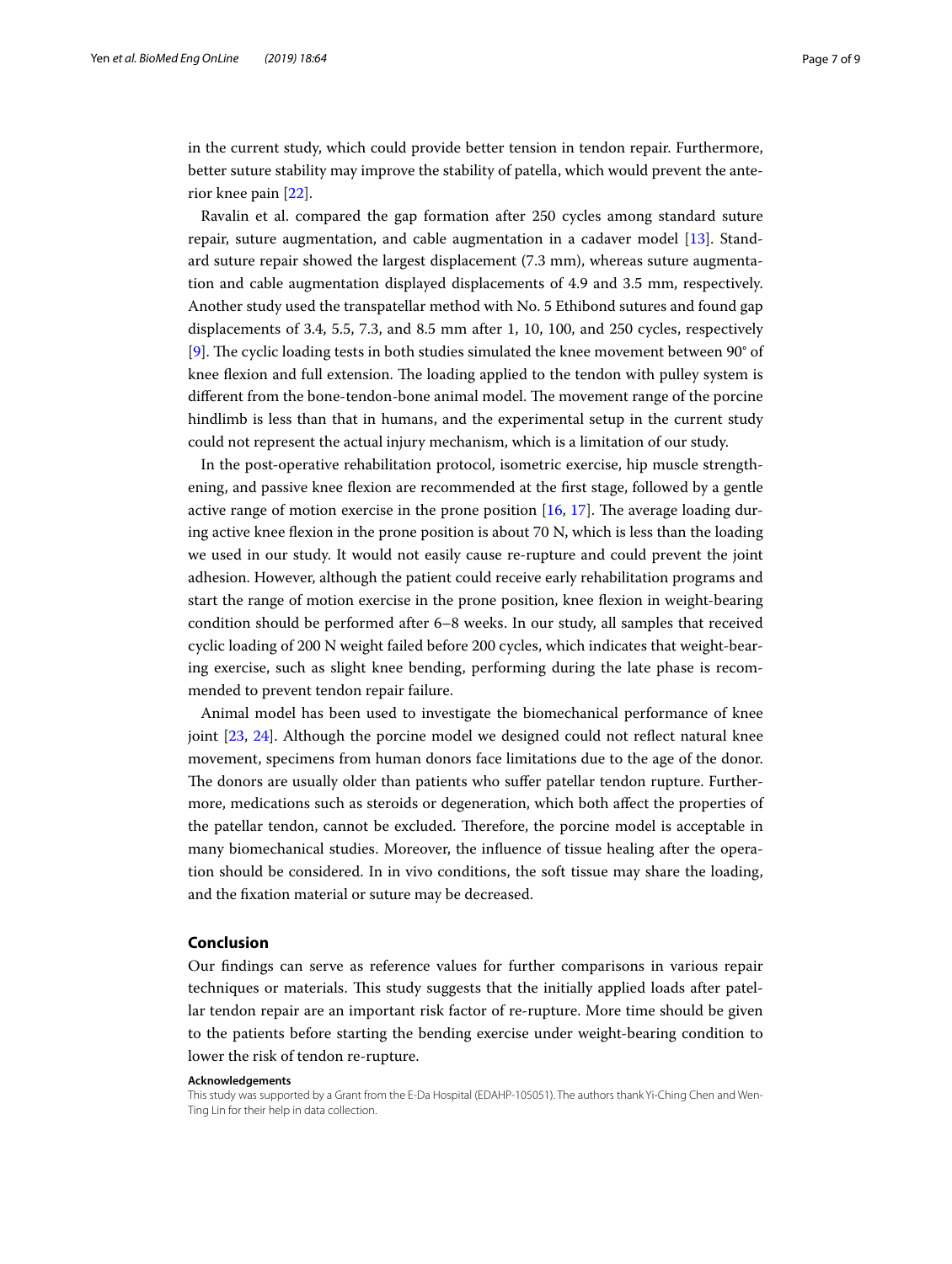### **Authors' contributions**

CY performed the surgery and contributed to the data analysis, interpretation, and manuscript writing. YJ contributed to the study design, data collection, data analysis, and manuscript writing. CK contributed to the biomechanical testing design, data collection and manuscript writing. FC assisted the surgery and contributed to the data interpretation. YK supervised the study and contributed to the data analysis and interpretation. All authors read and approved the fnal manuscript.

#### **Funding**

This study was funded by a research grant from the E-Da Hospital (EDAHP-105051).

#### **Availability of data and materials**

The datasets used and analyzed during the current study are available from the corresponding author on reasonable request.

#### **Ethics approval and consent to participate**

Not applicable.

#### **Consent for publication**

Not applicable.

#### **Competing interests**

The authors declare that they have no competing interests.

#### **Author details**

<sup>1</sup> Department of Orthopedic, E-Da Hospital, No.1, Yi‑Da Road, Jiao‑Su Village, Yan‑Chao District, Kaohsiung City 824, Taiwan. <sup>2</sup> Department of Medical Research, E-Da Hospital, No.1, Yi-Da Road, Jiao-Su Village, Yan-Chao District, Kaohsiung City 824, Taiwan. <sup>3</sup> Medical College, I-Shou University, No. 8, Yi‑Da Road, Jiao‑Su Village, Yan‑Chao District, Kaohsiung City 824, Taiwan.

## Received: 2 November 2018 Accepted: 3 May 2019 Published online: 22 May 2019

#### **References**

- <span id="page-7-0"></span>1. Schliemann B, Gruneweller N, Yao D, Kosters C, Lenschow S, Rosslenbroich SB, et al. Biomechanical evaluation of diferent surgical techniques for treating patellar tendon ruptures. Int Orthop. 2016;40:1717–23.
- <span id="page-7-1"></span>2. Kelly DW, Carter VS, Jobe FW, Kerlan RK. Patellar and quadriceps tendon ruptures—jumper's knee. Am J Sports Med. 1984;12:375–80.
- <span id="page-7-2"></span>3. Matava M. Patellar tendon ruptures. J Am Acad Orthop Surg. 1996;4:287–96.
- <span id="page-7-3"></span>4. Greis PE, Holmstrom MC, Lahav A. Surgical treatment options for patella tendon rupture. Part I: Acute. Orthopedics. 2005;28:672–9.
- <span id="page-7-4"></span>5. Slane LC, Dandois F, Bogaerts S, Vandenneucker H, Scheys L. Patellar tendon buckling is altered with age. Med Eng Phys. 2018;59:15–20.
- <span id="page-7-5"></span>6. Meyer M. Processing of collagen based biomaterials and the resulting materials properties. Biomed Eng Online. 2019;18:24.
- <span id="page-7-6"></span>7. Natali AN, Pavan PG, Carniel EL, Lucisano ME, Taglialavoro G. Anisotropic elasto-damage constitutive model for the biomechanical analysis of tendons. Med Eng Phys. 2005;27:209–14.
- <span id="page-7-7"></span>8. Gilmore JH, Clayton-Smith ZJ, Aguilar M, Pneumaticos SG, Giannoudis PV. Reconstruction techniques and clinical results of patellar tendon ruptures: evidence today. Knee. 2015;22:148–55.
- <span id="page-7-8"></span>9. Bushnell BD, Byram IR, Weinhold PS, Creighton RA. The use of suture anchors in repair of the ruptured patellar tendon: a biomechanical study. Am J Sports Med. 2006;34:1492–9.
- 10. Gaines RJ, Grabill SE, DeMaio M, Carr D. Patellar tendon repair with suture anchors using a combined suture technique of a Krackow–Bunnell weave. J Orthop Trauma. 2009;23:68–71.
- <span id="page-7-9"></span>11. Krackow KA, Thomas SC, Jones LC. Ligament-tendon fxation: analysis of a new stitch and comparison with standard techniques. Orthopedics. 1988;11:909–17.
- <span id="page-7-10"></span>12. Krackow KA, Thomas SC, Jones LC. A new stitch for ligament-tendon fxation. Brief note. J Bone Joint Surg Am. 1986;68:764–6.
- <span id="page-7-11"></span>13. Ravalin RV, Mazzocca AD, Grady-Benson JC, Nissen CW, Adams DJ. Biomechanical comparison of patellar tendon repairs in a cadaver model: an evaluation of gap formation at the repair site with cyclic loading. Am J Sports Med. 2002;30:469–73.
- <span id="page-7-15"></span>14. Ettinger M, Dratzidis A, Hurschler C, Brand S, Calliess T, Krettek C, et al. Biomechanical properties of suture anchor repair compared with transosseous sutures in patellar tendon ruptures: a cadaveric study. Am J Sports Med. 2013;41:2540–4.
- <span id="page-7-12"></span>15. Krushinski EM, Parks BG, Hinton RY. Gap formation in transpatellar patellar tendon repair: pretensioning Krackow sutures versus standard repair in a cadaver model. Am J Sports Med. 2010;38:171–5.
- <span id="page-7-13"></span>16. Belhaj K, El Hyaoui H, Tahir A, Meftah S, Mahir L, Rafaoui A, et al. Long-term functional outcomes after primary surgical repair of acute and chronic patellar tendon rupture: series of 25 patients. Ann Phys Rehabil Med. 2017;60:244–8.
- <span id="page-7-14"></span>17. Enad JG, Loomis LL. Patellar tendon repair: postoperative treatment. Arch Phys Med Rehabil. 2000;81:786–8. 18. Enad JG, Loomis LL. Primary patellar tendon repair and early mobilization: results in an active-duty population. J
- <span id="page-7-16"></span>South Orthop Assoc. 2001;10:17–23.